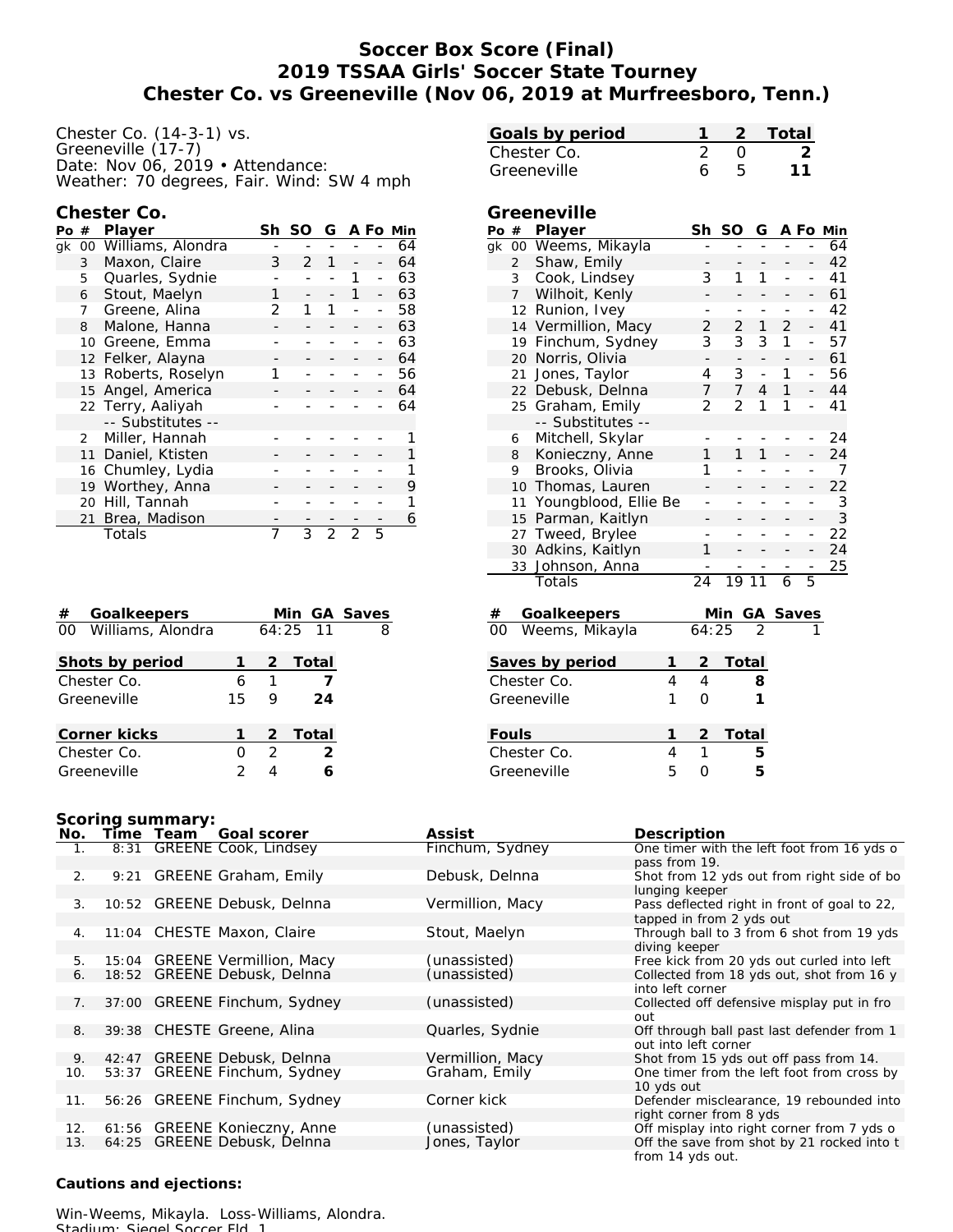### **Play-by-Play Summary (1st period) Chester Co. vs Greeneville (Nov 06, 2019 at Murfreesboro, Tenn.)**

**Chester Co. Starters:**

- GK 00 Williams, Alondra
	- 3 Maxon, Claire
	- 5 Quarles, Sydnie
	- 6 Stout, Maelyn
	- 7 Greene, Alina
	- 8 Malone, Hanna
	- 10 Greene, Emma
	- 12 Felker, Alayna
	- 13 Roberts, Roselyn
	- 15 Angel, America
	- 22 Terry, Aaliyah

**Greeneville Starters:**

- GK 00 Weems, Mikayla
	- 2 Shaw, Emily
		- 3 Cook, Lindsey
		- 7 Wilhoit, Kenly
		- 12 Runion, Ivey
		- 14 Vermillion, Macy
		- 19 Finchum, Sydney
		- 20 Norris, Olivia
		- 21 Jones, Taylor
		- 22 Debusk, Delnna
		- 25 Graham, Emily
- 00:00 Williams, Alondra at goalie for Chester Co..
- 00:00 Weems, Mikayla at goalie for Greeneville.
- 02:07 Shot by GREENEVL Cook, Lindsey WIDE LEFT.
- 04:21 Shot by GREENEVL Cook, Lindsey BLOCKED.
- 04:40 Corner kick by GREENEVL Vermillion, Macy [04:40]. Foul on Chester Co..
- 08:31 GOAL by GREENEVL Cook, Lindsey (FIRST GOAL), Assist by Finchum, Sydney.

## **CHESTER CO. 0, GREENEVILLE 1**

\*One timer with the left foot from 16 yds out off pass from 19.

09:21 GOAL by GREENEVL Graham, Emily, Assist by Debusk, Delnna.

## **CHESTER CO. 0, GREENEVILLE 2**

\*Shot from 12 yds out from right side of box past lunging keeper Foul on Greeneville.

10:52 GOAL by GREENEVL Debusk, Delnna, Assist by Vermillion, Macy.

# **CHESTER CO. 0, GREENEVILLE 3**

\*Pass deflected right in front of goal to 22, tapped in from 2 yds out 11:04 GOAL by CHESTER Maxon, Claire, Assist by Stout, Maelyn.

# **CHESTER CO. 1, GREENEVILLE 3**

\*Through ball to 3 from 6 shot from 19 yds out past diving keeper

- 13:29 Corner kick by GREENEVL Vermillion, Macy [13:29]. Foul on Chester Co..
- 15:04 GOAL by GREENEVL Vermillion, Macy.

# **CHESTER CO. 1, GREENEVILLE 4**

\*Free kick from 20 yds out curled into left post

- 15:04 GREENEVL substitution: Brooks, Olivia for Graham, Emily.
- 15:04 GREENEVL substitution: Mitchell, Skylar for Vermillion, Macy.
- 15:04 GREENEVL substitution: Adkins, Kaitlyn for Cook, Lindsey.
- 15:04 GREENEVL substitution: Konieczny, Anne for Brooks, Olivia.
- 16:42 Shot by GREENEVL Debusk, Delnna, SAVE Williams, Alondra. Foul on Greeneville.
- 18:13 GREENEVL substitution: Tweed, Brylee for Runion, Ivey.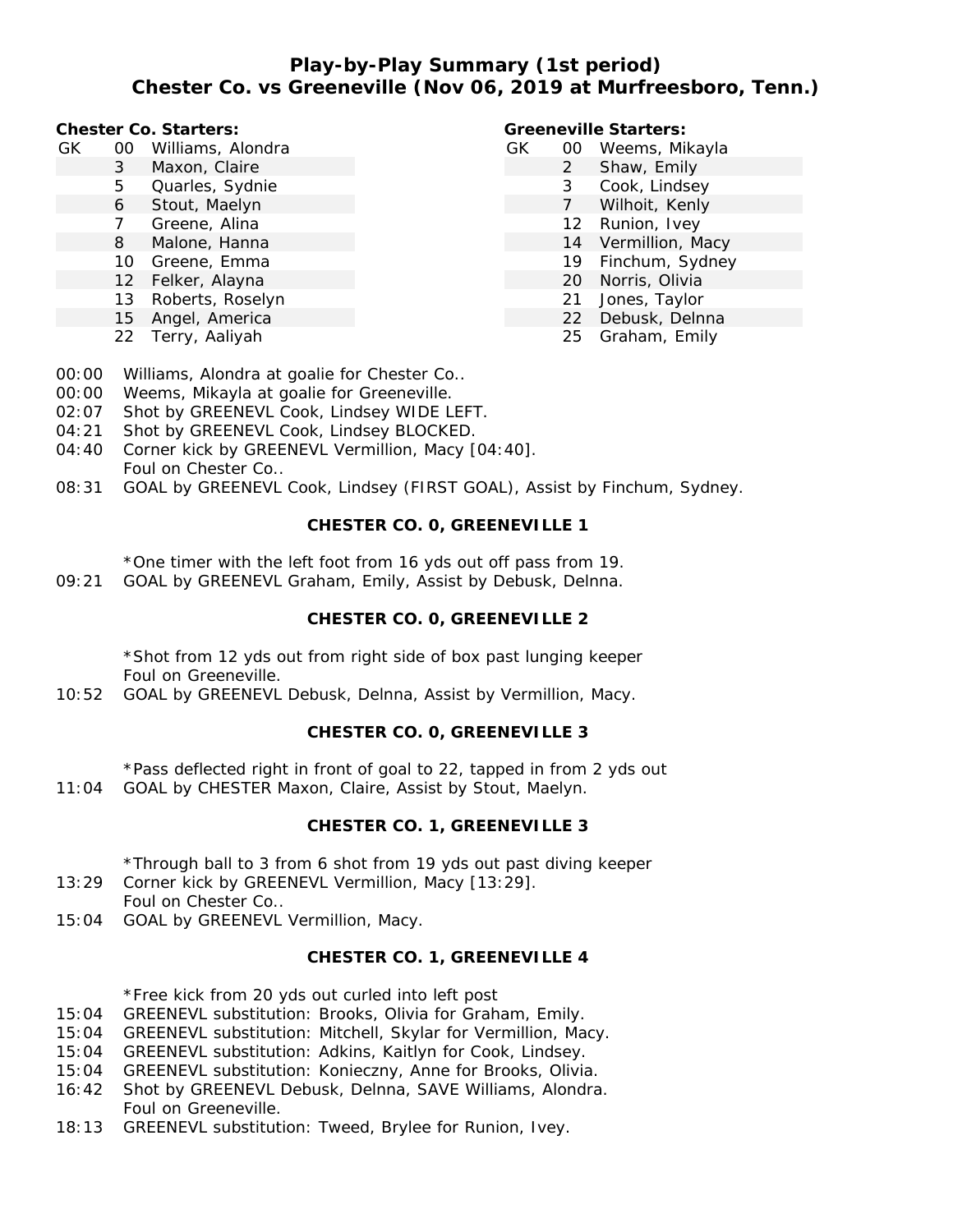## **Play-by-Play Summary (1st period) Chester Co. vs Greeneville (Nov 06, 2019 at Murfreesboro, Tenn.)**

- 18:13 GREENEVL substitution: Thomas, Lauren for Shaw, Emily.
- 18:52 GOAL by GREENEVL Debusk, Delnna.

#### **CHESTER CO. 1, GREENEVILLE 5**

\*Collected from 18 yds out, shot from 16 yds out into left corner Foul on Chester Co..

- 20:02 Shot by GREENEVL Debusk, Delnna, SAVE Williams, Alondra.
- 20:56 Shot by CHESTER Stout, Maelyn BLOCKED.
- 22:16 GREENEVL substitution: Johnson, Anna for Debusk, Delnna.
- 23:17 Shot by GREENEVL Jones, Taylor, SAVE Williams, Alondra.
- 26:00 Shot by GREENEVL Brooks, Olivia WIDE RIGHT. Foul on Greeneville.
- 27:59 Shot by GREENEVL Jones, Taylor BLOCKED.
- 28:25 Shot by GREENEVL Adkins, Kaitlyn WIDE LEFT. Foul on Greeneville.
- 29:33 Shot by CHESTER Greene, Alina BLOCKED.
- 29:53 Offside against Greeneville.
- 30:23 Shot by CHESTER Roberts, Roselyn WIDE RIGHT.
- 31:49 GREENEVL substitution: Runion, Ivey for Tweed, Brylee.
- 31:49 GREENEVL substitution: Finchum, Sydney for Adkins, Kaitlyn.
- 31:49 GREENEVL substitution: Shaw, Emily for Thomas, Lauren.
- 31:49 GREENEVL substitution: Graham, Emily for Jones, Taylor.
- 31:49 GREENEVL substitution: Cook, Lindsey for Konieczny, Anne.
- 31:49 GREENEVL substitution: Vermillion, Macy for Mitchell, Skylar.
- 34:21 Shot by CHESTER Maxon, Claire, SAVE Weems, Mikayla. Foul on Chester Co..
- 35:10 GREENEVL substitution: Debusk, Delnna for Brooks, Olivia.
- 36:42 Shot by GREENEVL Graham, Emily, SAVE Williams, Alondra.
- 37:00 GOAL by GREENEVL Finchum, Sydney.

### **CHESTER CO. 1, GREENEVILLE 6**

\*Collected off defensive misplay put in from 2 yds out Foul on Greeneville.

- 38:16 Offside against Greeneville.
- 39:38 GOAL by CHESTER Greene, Alina, Assist by Quarles, Sydnie.

#### **CHESTER CO. 2, GREENEVILLE 6**

\*Off through ball past last defender from 16 yds out into left corner 40:00 End of period [40:00].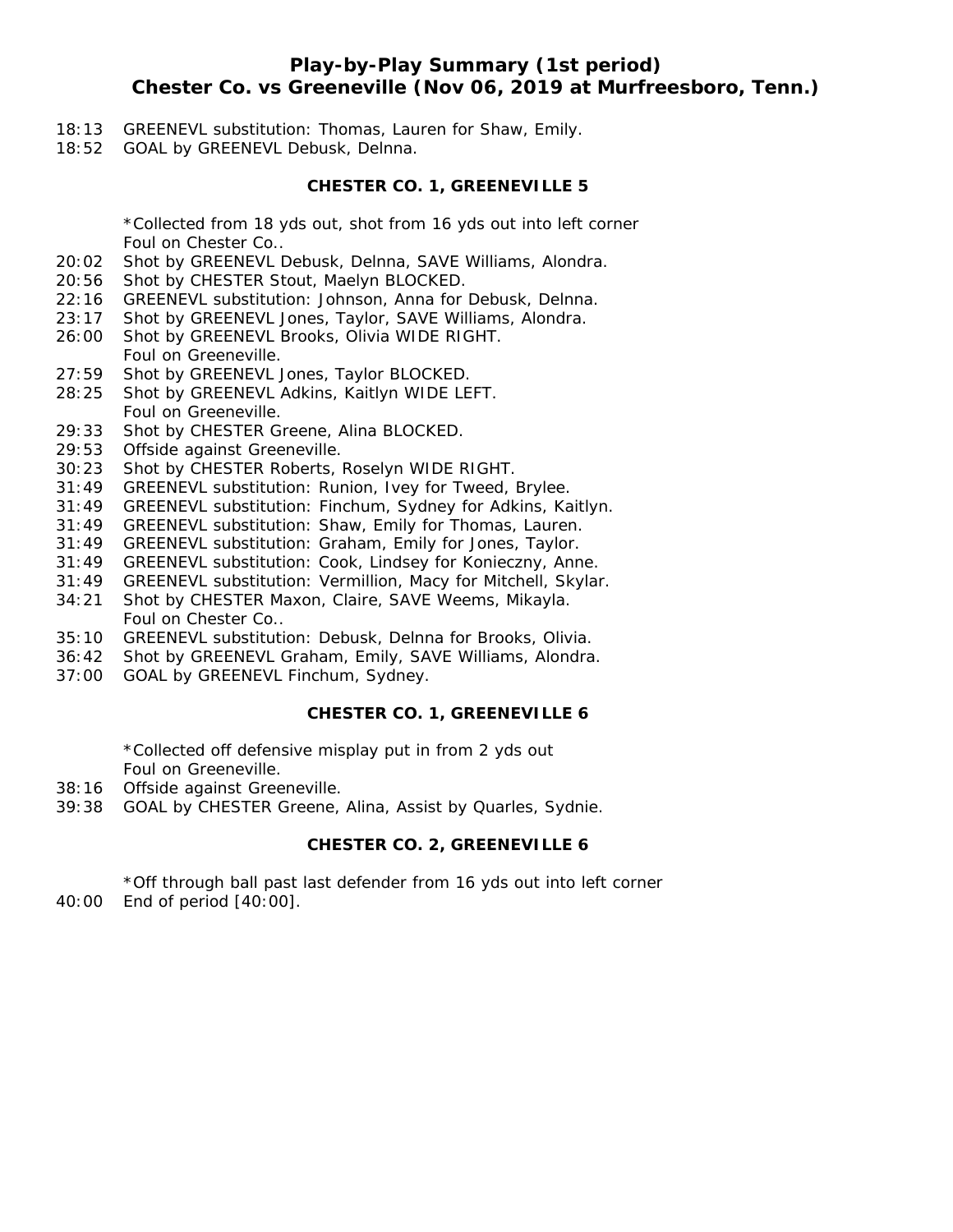### **Play-by-Play Summary (2nd period) Chester Co. vs Greeneville (Nov 06, 2019 at Murfreesboro, Tenn.)**

- 40:00 Start of 2nd period [40:00].
- 40:00 For CHESTER: #00 Williams, Alondra, #3 Maxon, Claire, #5 Quarles, Sydnie, #6 Stout, Maelyn, #7 Greene, Alina, #8 Malone, Hanna, #10 Greene, Emma, #12 Felker, Alayna, #13 Roberts, Roselyn, #15 Angel, America, #22 Terry, Aaliyah.
- 40:00 For GREENEVL: #00 Weems, Mikayla, #2 Shaw, Emily, #3 Cook, Lindsey, #7 Wilhoit, Kenly, #12 Runion, Ivey, #14 Vermillion, Macy, #19 Finchum, Sydney, #20 Norris, Olivia, #21 Jones, Taylor, #22 Debusk, Delnna, #25 Graham, Emily.
- 41:21 Corner kick by GREENEVL Vermillion, Macy [41:21].
- 42:06 Corner kick by GREENEVL Graham, Emily [42:06].
- 42:47 GOAL by GREENEVL Debusk, Delnna, Assist by Vermillion, Macy.

#### **CHESTER CO. 2, GREENEVILLE 7**

\*Shot from 15 yds out off pass from 14.

- 45:23 Corner kick by CHESTER Stout, Maelyn [45:23].
- 46:59 Offside against Greeneville.
- 47:52 Shot by GREENEVL Vermillion, Macy, SAVE Williams, Alondra.
- 47:55 Shot by GREENEVL Debusk, Delnna, SAVE Williams, Alondra. Foul on Chester Co..
- 51:22 Corner kick by GREENEVL Vermillion, Macy [51:22].
- 52:30 Shot by CHESTER Maxon, Claire BLOCKED.
- 52:45 Corner kick by CHESTER Maxon, Claire [52:45].
- 53:37 GOAL by GREENEVL Finchum, Sydney, Assist by Graham, Emily.

#### **CHESTER CO. 2, GREENEVILLE 8**

\*One timer from the left foot from cross by 25 from 10 yds out

- 55:49 GREENEVL substitution: Tweed, Brylee for Runion, Ivey.
- 55:49 GREENEVL substitution: Thomas, Lauren for Shaw, Emily.
- 55:49 CHESTER substitution: Worthey, Anna for Roberts, Roselyn.
- 56:21 Corner kick by GREENEVL Vermillion, Macy [56:21].
- 56:26 GOAL by GREENEVL Finchum, Sydney.

#### **CHESTER CO. 2, GREENEVILLE 9**

\*Defender misclearance, 19 rebounded into upper right corner from 8 yds

- 57:17 GREENEVL substitution: Mitchell, Skylar for Vermillion, Macy.
- 57:17 GREENEVL substitution: Brooks, Olivia for Graham, Emily.
- 57:17 GREENEVL substitution: Konieczny, Anne for Debusk, Delnna.
- 57:17 GREENEVL substitution: Adkins, Kaitlyn for Finchum, Sydney.
- 57:17 GREENEVL substitution: Johnson, Anna for Cook, Lindsey.
- 58:02 CHESTER substitution: Brea, Madison for Greene, Alina.
- 58:56 Shot by GREENEVL Jones, Taylor, SAVE Williams, Alondra.
- 61:29 GREENEVL substitution: Parman, Kaitlyn for Norris, Olivia.
- 61:29 GREENEVL substitution: Youngblood, Ellie Be for Wilhoit, Kenly.
- 61:56 GOAL by GREENEVL Konieczny, Anne.

### **CHESTER CO. 2, GREENEVILLE 10**

\*Off misplay into right corner from 7 yds out.

- 63:12 GREENEVL substitution: Parman, Kaitlyn for Norris, Olivia.
- 63:12 GREENEVL substitution: Youngblood, Ellie Be for Wilhoit, Kenly.
- 63:12 CHESTER substitution: Chumley, Lydia for Quarles, Sydnie.
- 63:12 CHESTER substitution: Miller, Hannah for Malone, Hanna.
- 63:12 CHESTER substitution: Hill, Tannah for Stout, Maelyn.